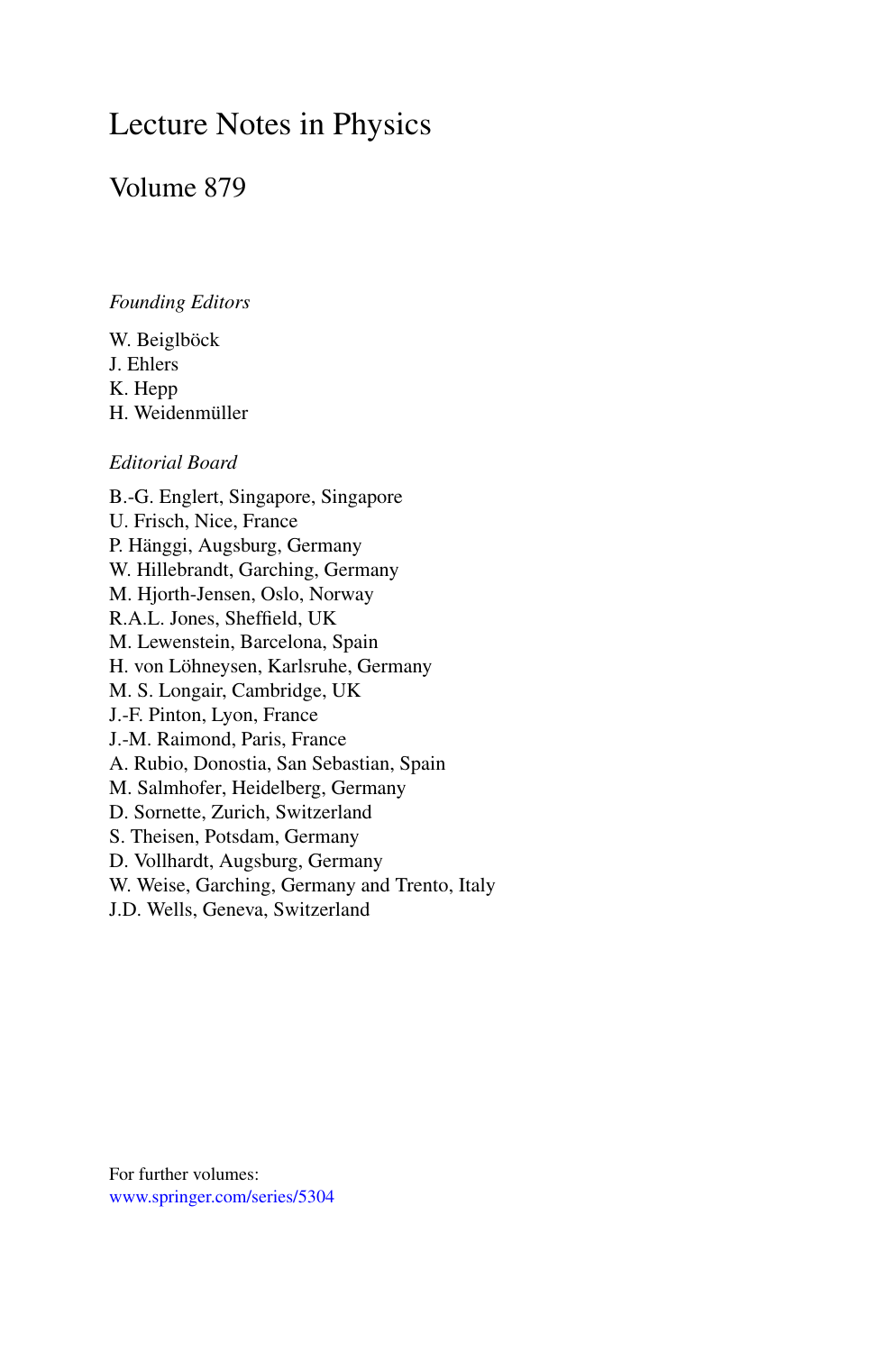## **The Lecture Notes in Physics**

The series Lecture Notes in Physics (LNP), founded in 1969, reports new developments in physics research and teaching—quickly and informally, but with a high quality and the explicit aim to summarize and communicate current knowledge in an accessible way. Books published in this series are conceived as bridging material between advanced graduate textbooks and the forefront of research and to serve three purposes:

- to be a compact and modern up-to-date source of reference on a well-defined topic
- to serve as an accessible introduction to the field to postgraduate students and nonspecialist researchers from related areas
- to be a source of advanced teaching material for specialized seminars, courses and schools

Both monographs and multi-author volumes will be considered for publication. Edited volumes should, however, consist of a very limited number of contributions only. Proceedings will not be considered for LNP.

Volumes published in LNP are disseminated both in print and in electronic formats, the electronic archive being available at [springerlink.com](http://springerlink.com). The series content is indexed, abstracted and referenced by many abstracting and information services, bibliographic networks, subscription agencies, library networks, and consortia.

Proposals should be sent to a member of the Editorial Board, or directly to the managing editor at Springer:

Christian Caron Springer Heidelberg Physics Editorial Department I Tiergartenstrasse 17 69121 Heidelberg/Germany [christian.caron@springer.com](mailto:christian.caron@springer.com)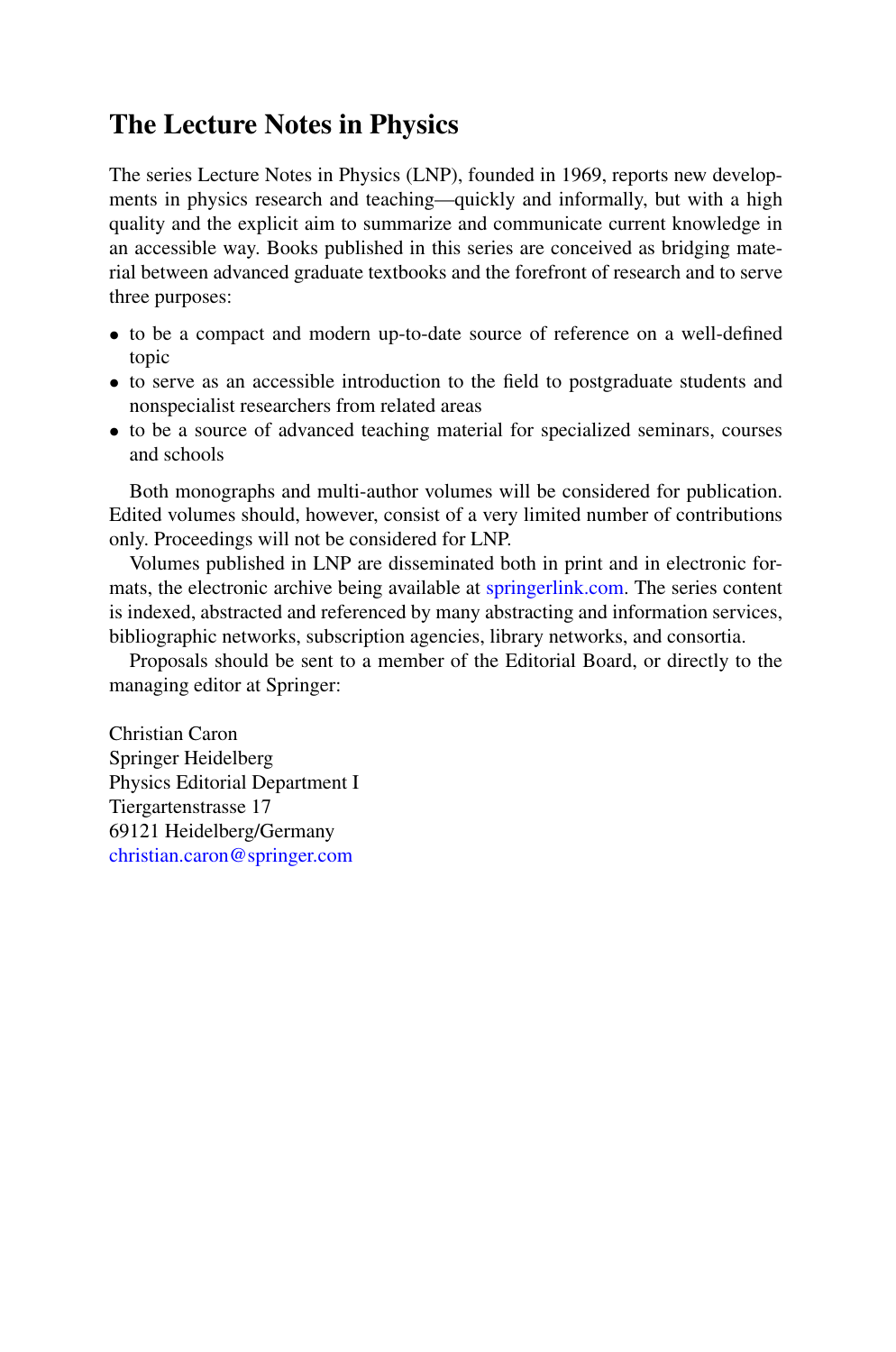Christoph Scheidenberger - Marek Pfützner Editors

# The Euroschool on Exotic Beams, Vol. IV

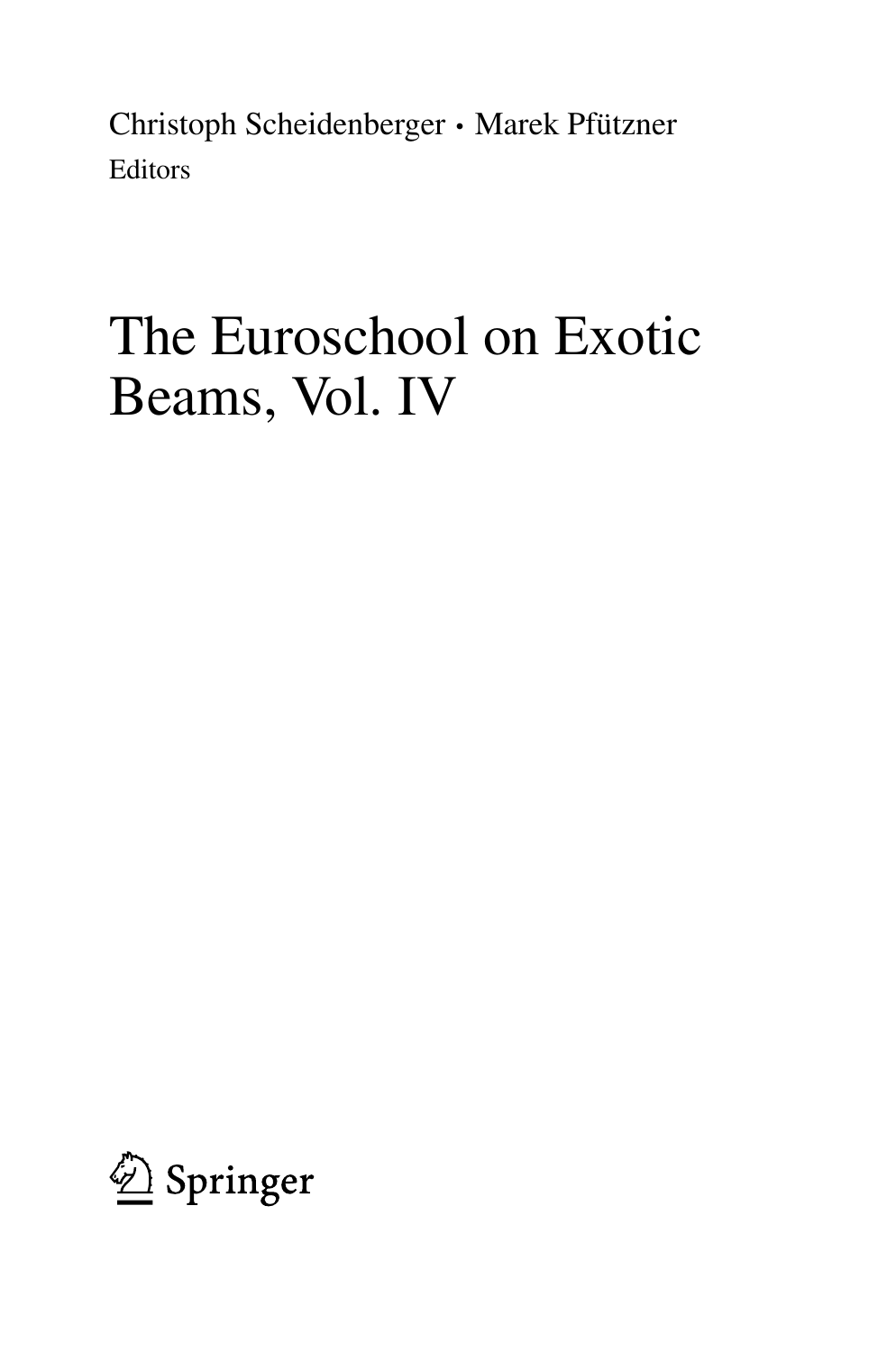*Editors* Christoph Scheidenberger NuSTAR department GSI Helmholtzzentrum für Schwerionenforschung GmbH Darmstadt, Germany

Marek Pfützner Faculty of Physics University of Warsaw Warsaw, Poland

ISSN 0075-8450 ISSN 1616-6361 (electronic) Lecture Notes in Physics ISBN 978-3-642-45140-9 ISBN 978-3-642-45141-6 (eBook) DOI 10.1007/978-3-642-45141-6 Springer Heidelberg New York Dordrecht London

Library of Congress Control Number: 2014930224

#### © Springer-Verlag Berlin Heidelberg 2014

This work is subject to copyright. All rights are reserved by the Publisher, whether the whole or part of the material is concerned, specifically the rights of translation, reprinting, reuse of illustrations, recitation, broadcasting, reproduction on microfilms or in any other physical way, and transmission or information storage and retrieval, electronic adaptation, computer software, or by similar or dissimilar methodology now known or hereafter developed. Exempted from this legal reservation are brief excerpts in connection with reviews or scholarly analysis or material supplied specifically for the purpose of being entered and executed on a computer system, for exclusive use by the purchaser of the work. Duplication of this publication or parts thereof is permitted only under the provisions of the Copyright Law of the Publisher's location, in its current version, and permission for use must always be obtained from Springer. Permissions for use may be obtained through RightsLink at the Copyright Clearance Center. Violations are liable to prosecution under the respective Copyright Law.

The use of general descriptive names, registered names, trademarks, service marks, etc. in this publication does not imply, even in the absence of a specific statement, that such names are exempt from the relevant protective laws and regulations and therefore free for general use.

While the advice and information in this book are believed to be true and accurate at the date of publication, neither the authors nor the editors nor the publisher can accept any legal responsibility for any errors or omissions that may be made. The publisher makes no warranty, express or implied, with respect to the material contained herein.

Printed on acid-free paper

Springer is part of Springer Science+Business Media ([www.springer.com\)](http://www.springer.com)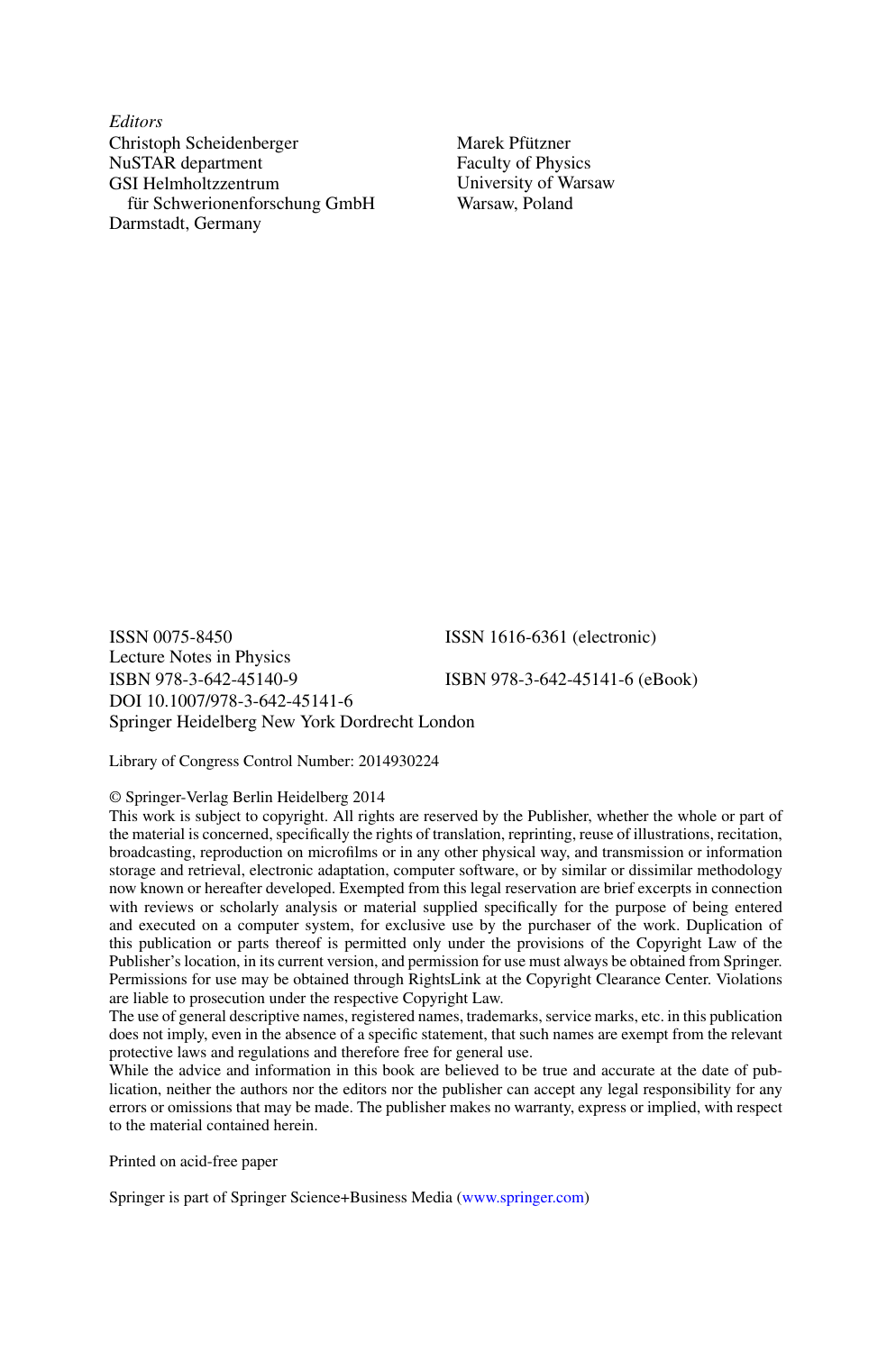## **Preface**

We are pleased to present the continuation of the series Lecture Notes in Physics emerging from the Euroschool on Exotic Beams. This school, initiated in Leuven (Belgium) in 1993, has been running every year (with one exception in 1999). Based on lectures given at the Euroschool, the Lecture Notes provide an introduction for graduate students and young researchers to novel and exciting fields of physics with radioactive ion beams and their applications. The fourth volume in this series covers selected material presented in Euroschool lectures between 2007 and 2011.

Since the late 80s, the field of radioactive ion beams has been rapidly developing and substantially expanding. While many of its roots were founded in Europe, and also leadership of the field was for many years concentrated in Europe, there are meanwhile intense efforts worldwide to build and exploit dedicated secondgeneration radioactive beam facilities. The exciting physics of radioactive ions is mainly linked to the study of nuclear structure under extreme conditions of isospin, mass, spin and temperature. Radioactive ion beam science addresses problems in nuclear astrophysics, solid-state physics and fundamental interactions. Furthermore, important applications and spin-offs also originate from this basic research. The development of new production, acceleration and ion manipulation techniques and the construction of new detectors is also an important part of this science. A major aim is the development of a unified picture of the atomic nucleus, to understand the structure and dynamics of nuclei and to provide reliable predictions of nuclear structure properties within the "Terra Incognita", the regions in the nuclear chart which cannot be explored with present experimental techniques.

As with previous volumes, the present Lecture Notes do not comprise a complete overview of the field, but represent sample topics of theory and experiment. Since the appearance of the latest volume in 2009, and already before, many new subjects were covered in the lectures, and some of them are presented here. The topics have been selected by the editors to exhibit recent advances in the field and to complement previous Lecture Notes. None of them has been covered in previous volumes, all represent an active field of current research, and all authors are well known experts in their domains and are highly respected scientists. Their contributions to this book are not meant to be review-type articles rather they provide a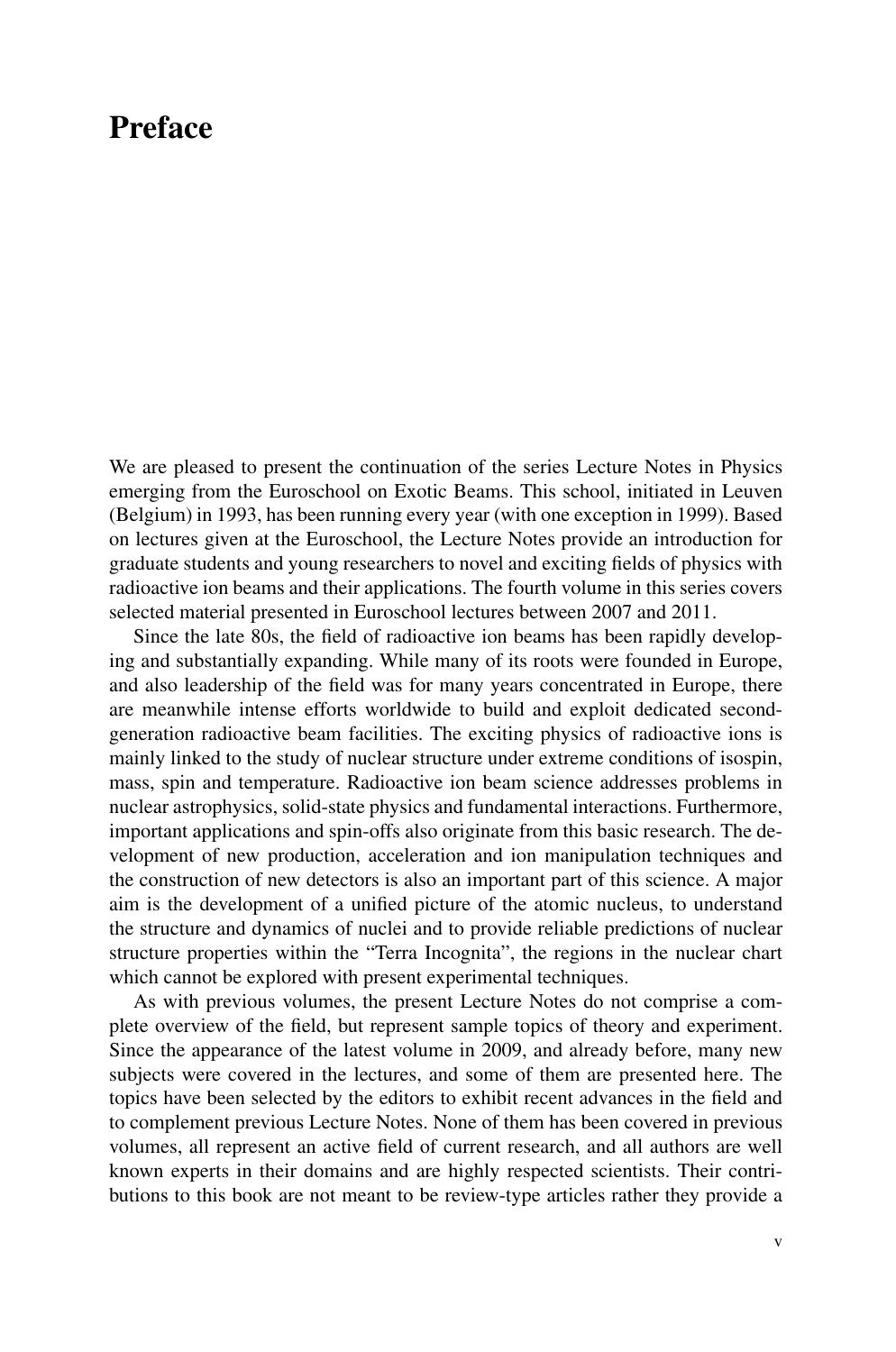modern introduction to a specific subject in a didactic way, given by practitioners at the forefront of scientific research. This approach has proved to be successful and the Euroschool Lecture Notes are popular among both students and scientists. The content of volumes I, II and III of this series is available on the Euroschool website <http://www.euroschoolonexoticbeams.be>. We hope that the present volume will be no less successful than the previous editions.

The Euroschool concept began as a European initiative. From the start the intention was to gather original questions, methods and results from the field of radioactive beams and exotic nuclei, and to bring them to the attention of students and young researchers working in this domain both within Europe and overseas. The school has, at all times, been open for European and international participants. Since 2001 the Euroschool has traveled to various locations and countries throughout Europe. Events took place in Finland (2001, 2011), France (2002, 2007), Spain (2003, 2010), United Kingdom (2004), Germany (2005), Italy (2006), Poland (2008), Belgium (2009), Greece (2012), and most recently in Russia (2013). The evident success of the Euroschool on Exotic Beams originates to a large extent from the excellence of the lecturers invited to share their knowledge with the students and the pleasant, informal atmosphere which generates a valuable forum for discussions. Despite some organizational changes which occurred during this time, the scope, format, spirit, and popularity among young participants has been maintained. It is our pleasure—and debt—to thank the sponsors for their support, which makes the Euroschool events possible:

- Demokritos—National Center for Scientific Research, Athens (Greece)
- ECT∗, European Centre for Theoretical Studies in Nuclear Physics and Related Areas, Trento (Italy)
- GANIL—Grand Accelerateur National d'Ions Lourds, Caen (France)
- Gobierno de España—Ministerio de Economia y Competitividad—FNUC Network and CPAN Ingenio 2010, Madrid (Spain)
- GSI—Helmholtz Centre for Heavy Ion Research, Darmstadt (Germany)
- HIC-4-FAIR—Helmholtz International Center for FAIR, Darmstadt (Germany)
- IFIC-CSIC—Instituto de Fisica Corpuscular, Consejo Superior de Investigaciones Cientificas, Madrid (Spain)
- INFN—Instituto Nazionale di Fisica Nucleare (Italy)
- ISOLDE-CERN, Geneva (Switzerland)
- JINR—Joint Institute for Nuclear Research, Dubna (Russia)
- JYFL—University of Jyväskylä (Finland)
- KU Leuven—Instituut voor Kern- en Stralingsfysica, Leuven (Belgium)
- RuG-KVI—Kernfysisch Versneller Instituut, Groningen (The Netherlands)
- UCL—Centre de Recherche du Cyclotron, Louvain-la-Neuve (Belgium)
- University of Warsaw (Poland)
- USC—University of Santiago de Compostela (Spain)

Finally, we would like to thank all who have contributed to this volume. First of all to the authors who have given excellent lectures for the Euroschool students, and who have invested time and effort in preparing the contributions to this book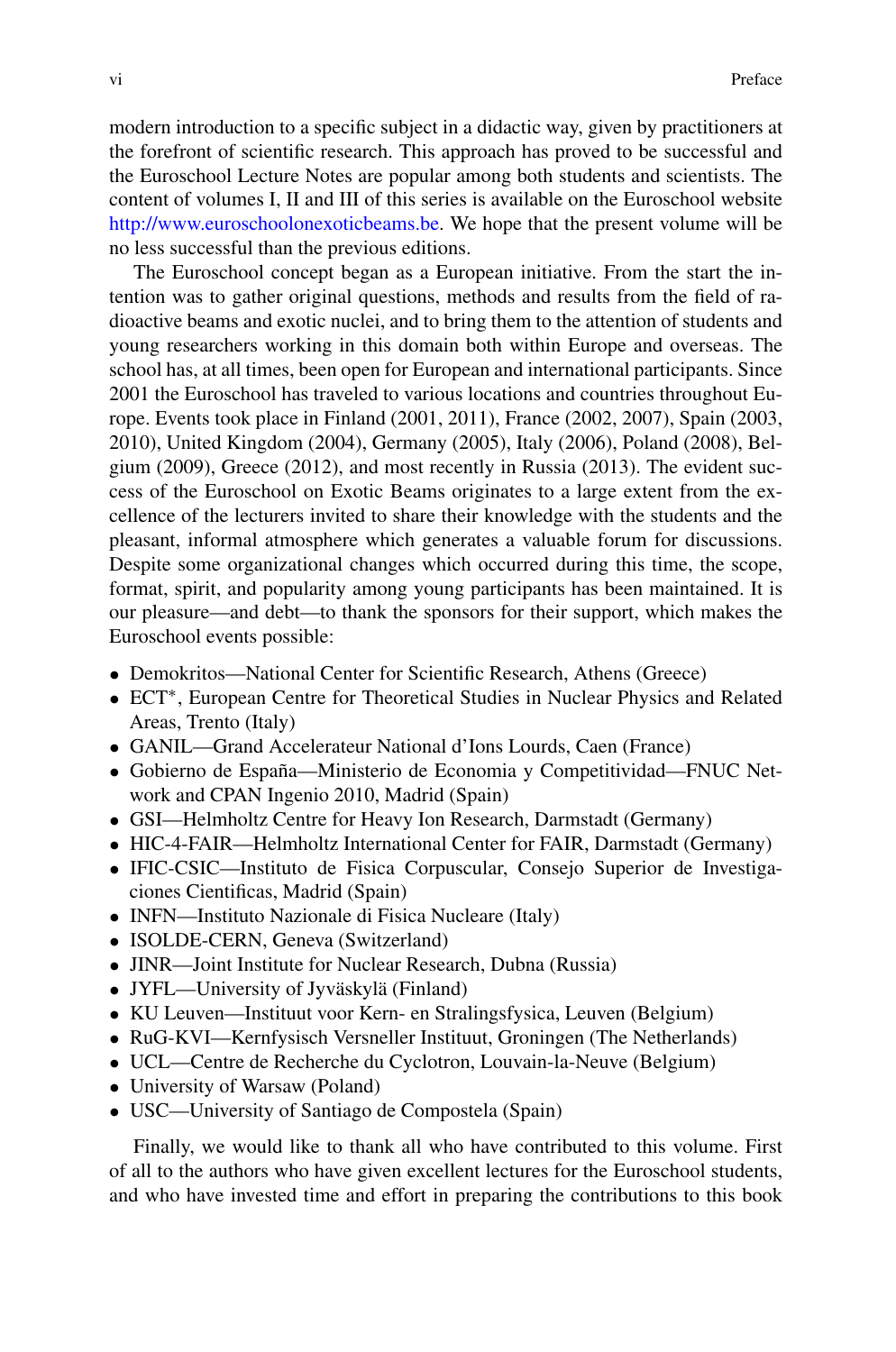Preface viii

in a comprehensive and pedagogical way. Secondly, we thank our colleagues on the Board of Directors of the Euroschool, who supported the development of this volume with interest and for their valuable ideas. Last, but not least, it is our pleasure to thank Dr. Chris Caron and his colleagues at Springer Verlag for the encouragement and continuous support in a fruitful collaboration.

| University of Warsaw, Poland                     | Marek Pfützner           |
|--------------------------------------------------|--------------------------|
| GSI Darmstadt and University of Giessen, Germany | Christoph Scheidenberger |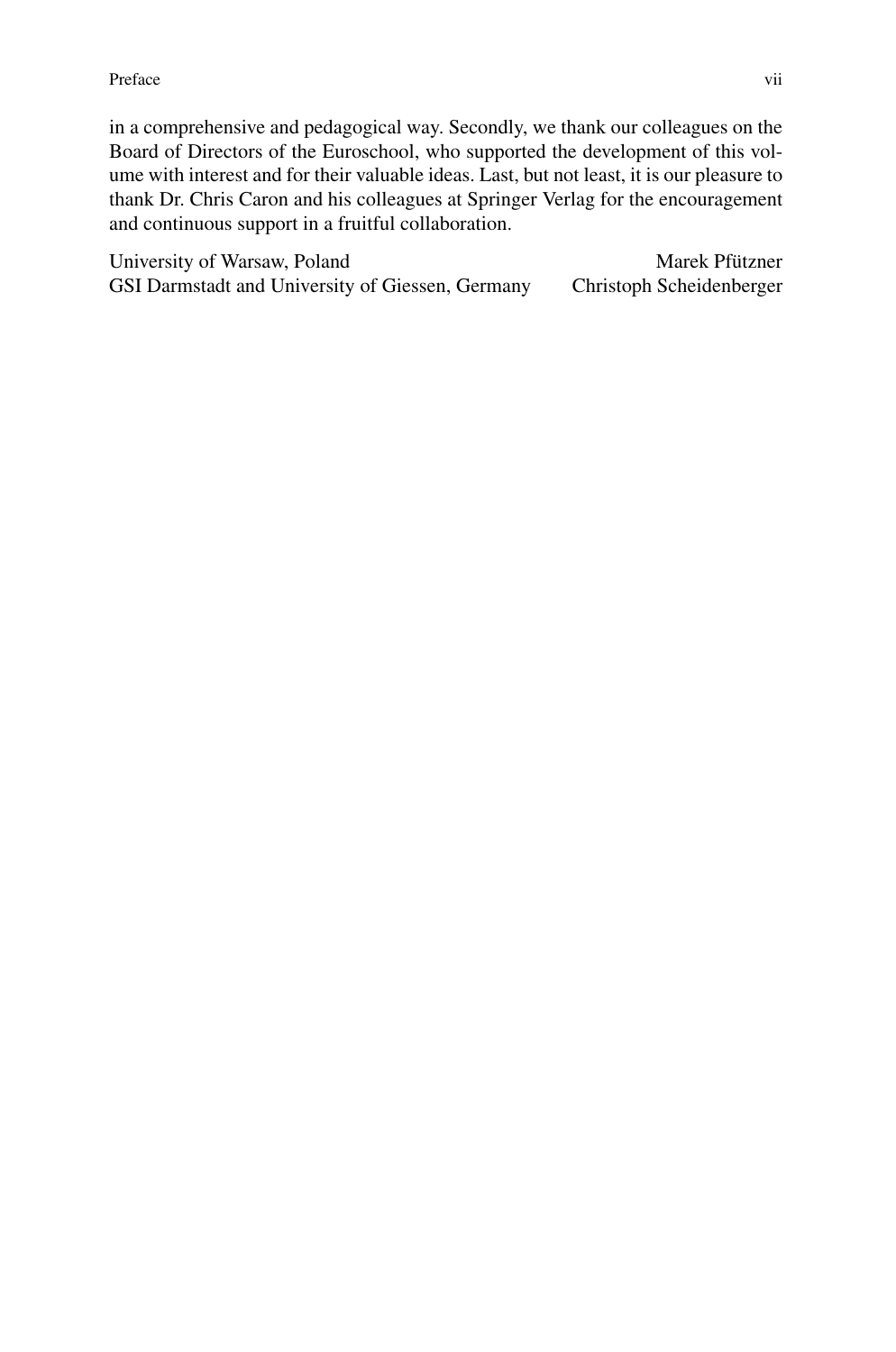## **Contents**

| $\mathbf{1}$   |                     |       | Clustering in Light Nuclei; from the Stable to the Exotic  | 1              |
|----------------|---------------------|-------|------------------------------------------------------------|----------------|
|                | <b>Martin Freer</b> |       |                                                            |                |
|                | 1.1                 |       | Clusters and Correlations in Context                       | $\mathbf{1}$   |
|                | 1.2                 |       | Clusters in First Principles Models                        | $\overline{2}$ |
|                | 1.3                 |       | Appearance of the Nuclear Cluster from the Mean-Field      | $\overline{3}$ |
|                | 1.4                 |       | More Sophisticated Models of Clustering                    | 11             |
|                |                     | 1.4.1 | Bloch-Brink Alpha Cluster Model (ACM)                      | 11             |
|                |                     | 1.4.2 | Condensates and the THSR Wave-Function                     | 13             |
|                |                     | 1.4.3 | Microscopic Cluster Models                                 | 14             |
|                |                     | 1.4.4 | Antisymmetrised Molecular Dynamics (AMD) and               |                |
|                |                     |       | Fermionic Molecular Dynamics (FMD)                         | 16             |
|                |                     | 1.4.5 |                                                            | 18             |
|                | 1.5                 |       | Experimental Examples of Clustering                        | 19             |
|                |                     | 1.5.1 |                                                            | 19             |
|                |                     | 1.5.2 |                                                            | 20             |
|                | 1.6                 |       | Experimental Techniques—Break-up and Resonant Scattering   |                |
|                |                     |       |                                                            | 22             |
|                |                     | 1.6.1 |                                                            | 22             |
|                |                     | 1.6.2 |                                                            | 24             |
|                | 1.7                 |       | Beyond $\alpha$ -Clusters—Valence Neutrons and Molecules   | 26             |
|                |                     | 1.7.1 | The Neutron-Rich Nucleus $^{10}$ Be                        | 30             |
|                |                     | 1.7.2 | More Complex Molecular States and the Extended Ikeda       |                |
|                |                     |       |                                                            | 32             |
|                | 1.8                 |       |                                                            | 34             |
|                |                     |       |                                                            | 35             |
| $\overline{2}$ |                     |       | A Pedestrian Approach to the Theory of Transfer Reactions: |                |
|                |                     |       | Application to Weakly-Bound and Unbound Exotic Nuclei      | 39             |
|                |                     |       | Joaquín Gómez Camacho and Antonio M. Moro                  |                |
|                | 2.1                 |       |                                                            | 39             |
|                | 2.2                 |       |                                                            | 41             |
|                |                     |       |                                                            |                |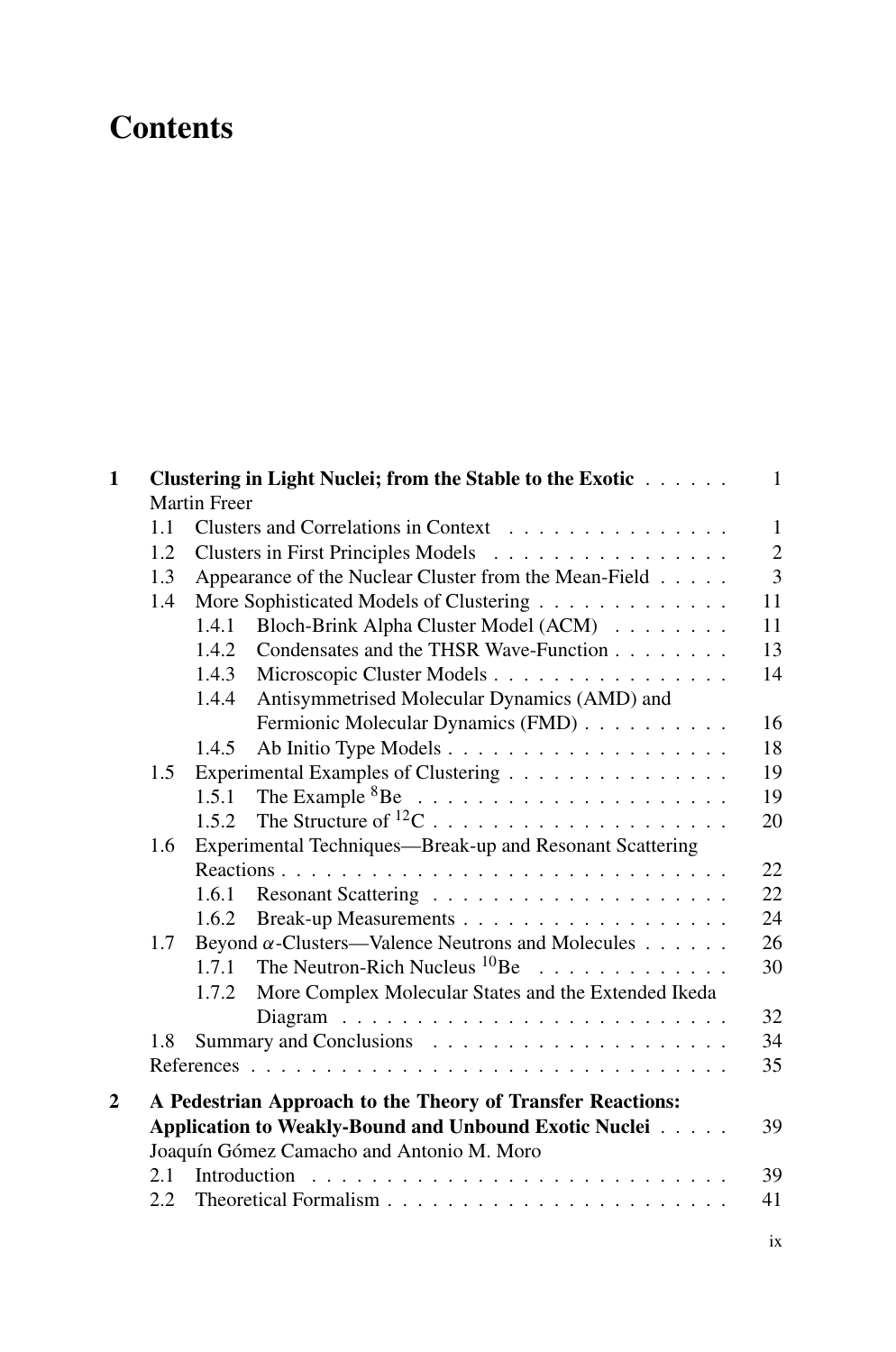|   |     | 2.2.1             | Distorted Wave Born Approximation DWBA                        | 43 |
|---|-----|-------------------|---------------------------------------------------------------|----|
|   |     | 2.2.2             | Adiabatic Distorted Wave Approximation ADWA                   | 46 |
|   |     | 2.2.3             | <b>Continuum Discretized Coupled Channels Born</b>            |    |
|   |     |                   | Approximation CDCC-BA                                         | 49 |
|   |     | 2.2.4             | Coupled Reaction Channels CRC                                 | 51 |
|   |     | 2.2.5             | Connection with the Faddeev Formalism                         | 55 |
|   | 2.3 |                   |                                                               | 58 |
|   |     | 2.3.1             | Recent Applications to Weakly Bound Halo Nuclei               | 60 |
|   | 2.4 |                   |                                                               | 62 |
|   |     |                   |                                                               | 64 |
| 3 |     |                   | What Can We Learn from Transfer, and How Is Best to Do It?    | 67 |
|   |     | Wilton N. Catford |                                                               |    |
|   | 3.1 |                   | Motivation to Study Single-Nucleon Transfer Using Radioactive |    |
|   |     | Beams             |                                                               | 67 |
|   |     | 3.1.1             | Migration of Shell Gaps and Magic Numbers, Far                |    |
|   |     |                   |                                                               | 68 |
|   |     | 3.1.2             | Coexistence of Single Particle Structure and Other            |    |
|   |     |                   |                                                               | 70 |
|   |     | 3.1.3             | Description of Single Particle Structure Using                |    |
|   |     |                   |                                                               | 70 |
|   |     | 3.1.4             | Disclaimer: What This Article Is, and Is Not, About           | 71 |
|   | 3.2 |                   | Choice of the Reaction and the Bombarding Energy              | 72 |
|   |     | 3.2.1             | Kinematics and Measurements Using Normal Kinematics           | 72 |
|   |     | 3.2.2             | Differential Cross Sections: Dependence on Beam               |    |
|   |     |                   |                                                               | 73 |
|   |     | 3.2.3             | Choice of a Theoretical Reaction Model: The ADWA              |    |
|   |     |                   |                                                               | 77 |
|   |     | 3.2.4             | Comparisons: Other Transfer Reactions and Knockout            |    |
|   |     |                   |                                                               | 78 |
|   | 3.3 |                   | Experimental Features of Transfer Reactions in Inverse        |    |
|   |     |                   |                                                               | 80 |
|   |     | 3.3.1             | Characteristic Kinematics for Stripping, Pickup and           |    |
|   |     |                   |                                                               | 81 |
|   |     | 3.3.2             | Laboratory to Centre of Mass Transformation                   | 85 |
|   |     | 3.3.3             | Strategies to Combat Limitations in Excitation Energy         |    |
|   |     |                   |                                                               | 86 |
|   | 3.4 |                   | Examples of Light Ion Transfer Experiments with Radioactive   |    |
|   |     |                   |                                                               | 89 |
|   |     | 3.4.1             | Using a Spectrometer to Detect the Beam-like Fragment.        | 89 |
|   |     | 3.4.2             | Using a Silicon Array to Detect the Light (Target-like)       |    |
|   |     |                   |                                                               | 90 |
|   |     | 3.4.3             | Choosing the Right Experimental Approach to Match             |    |
|   |     |                   | the Experimental Requirements                                 | 94 |
|   |     | 3.4.4             | Using $(d, p)$ with Gamma-Rays, to Study Bound States.        | 97 |
|   |     |                   |                                                               |    |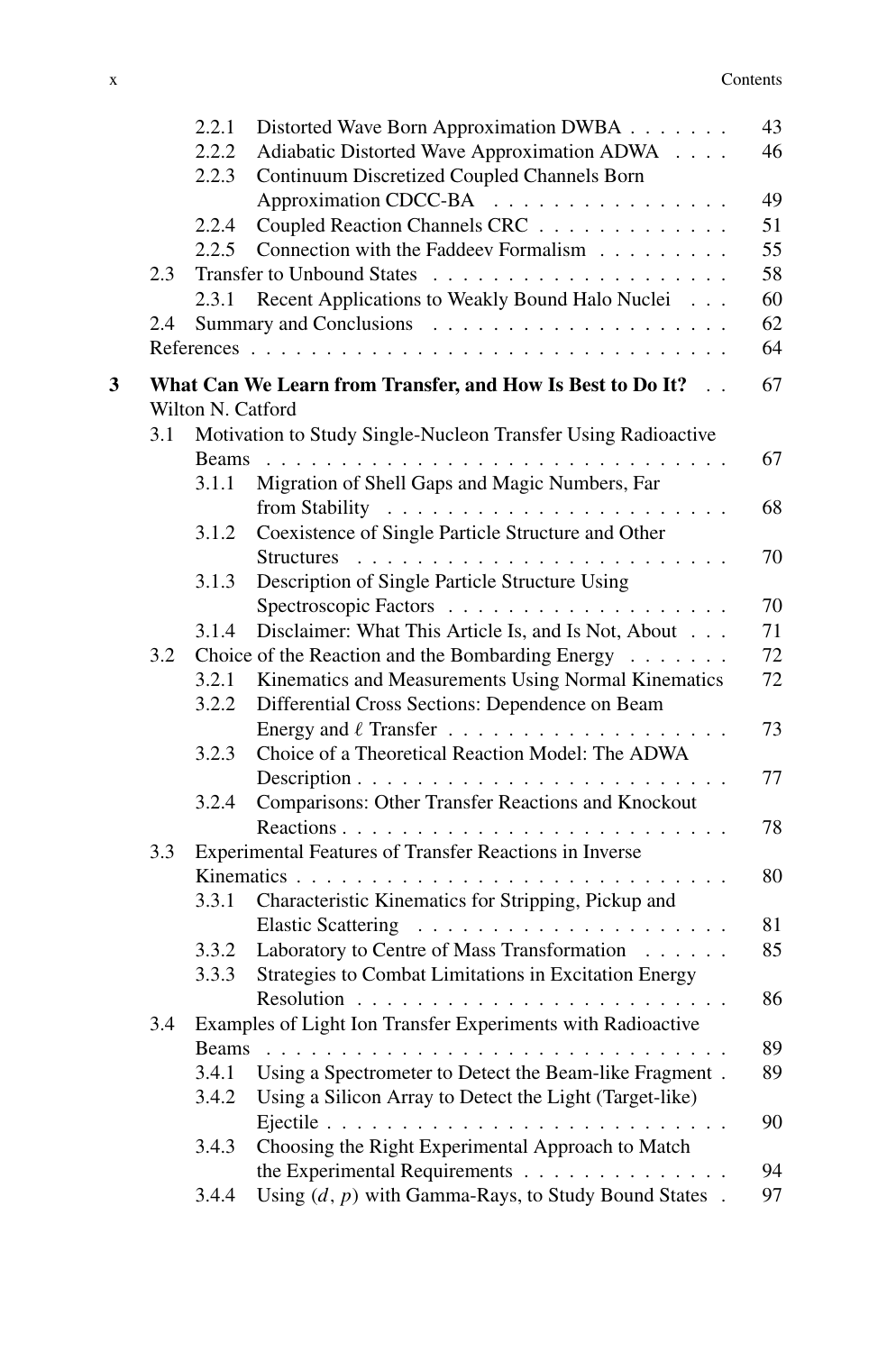### Contents xi

|    |     | 3.4.5                                                                 | The Use of a Zero-Degree Detector in $(d, p)$ and Related     |     |  |
|----|-----|-----------------------------------------------------------------------|---------------------------------------------------------------|-----|--|
|    |     |                                                                       |                                                               | 102 |  |
|    |     | 3.4.6                                                                 | Simultaneous Measurements of Elastic Scattering               |     |  |
|    |     |                                                                       |                                                               | 105 |  |
|    |     | 3.4.7                                                                 | Extending $(d, p)$ Studies to Unbound States                  | 106 |  |
|    |     | 3.4.8                                                                 | Simultaneous Measurement of Other Reactions Such              |     |  |
|    |     |                                                                       |                                                               | 107 |  |
|    |     | 3.4.9                                                                 | Taking into Account Gamma-Ray Angular Correlations            |     |  |
|    |     |                                                                       |                                                               | 108 |  |
|    |     |                                                                       |                                                               | 114 |  |
|    | 3.5 |                                                                       |                                                               | 115 |  |
|    |     | 3.5.1                                                                 | Selectivity According to $j_$ and $j_<$ in a Semi-classical   |     |  |
|    |     |                                                                       |                                                               | 115 |  |
|    |     | 3.5.2                                                                 | Examples of Selectivity Observed in Experiments               | 117 |  |
|    | 3.6 |                                                                       |                                                               | 118 |  |
|    |     |                                                                       |                                                               | 120 |  |
| 4  |     |                                                                       | Effective Field Theories of Loosely Bound Nuclei              | 123 |  |
|    |     | U. van Kolck                                                          |                                                               |     |  |
|    | 4.1 |                                                                       |                                                               | 123 |  |
|    | 4.2 |                                                                       | Nuclear Physics Scales and Effective Field Theories           | 124 |  |
|    |     | 4.2.1                                                                 |                                                               | 126 |  |
|    |     | 4.2.2                                                                 |                                                               | 133 |  |
|    |     | 4.2.3                                                                 |                                                               | 141 |  |
|    | 4.3 |                                                                       |                                                               | 141 |  |
|    |     | 4.3.1                                                                 |                                                               | 141 |  |
|    |     | 4.3.2                                                                 |                                                               | 147 |  |
|    |     | 4.3.3                                                                 | Renormalization of Singular Potentials and Power              |     |  |
|    |     |                                                                       |                                                               | 158 |  |
|    |     | 4.3.4                                                                 |                                                               | 162 |  |
|    | 4.4 |                                                                       |                                                               | 162 |  |
|    |     | 4.4.1                                                                 |                                                               | 163 |  |
|    |     | 4.4.2                                                                 |                                                               | 164 |  |
|    |     | 4.4.3                                                                 |                                                               | 173 |  |
|    |     | 4.4.4                                                                 |                                                               | 178 |  |
|    | 4.5 |                                                                       |                                                               | 178 |  |
|    |     |                                                                       |                                                               | 179 |  |
| 5. |     |                                                                       | Direct Reactions at Relativistic Energies: A New Insight into |     |  |
|    |     |                                                                       |                                                               | 183 |  |
|    |     | the Single-Particle Structure of Exotic Nuclei<br>Dolores Cortina-Gil |                                                               |     |  |
|    | 5.1 |                                                                       | Introduction                                                  | 183 |  |
|    |     | 5.1.1                                                                 |                                                               | 186 |  |
|    | 5.2 |                                                                       |                                                               | 189 |  |
|    |     | 5.2.1                                                                 | Extraction of Information in Knockout Reactions               | 189 |  |
|    |     |                                                                       |                                                               | 193 |  |
|    |     | 5.2.2                                                                 | Experimental Needs and Relevant Observables                   |     |  |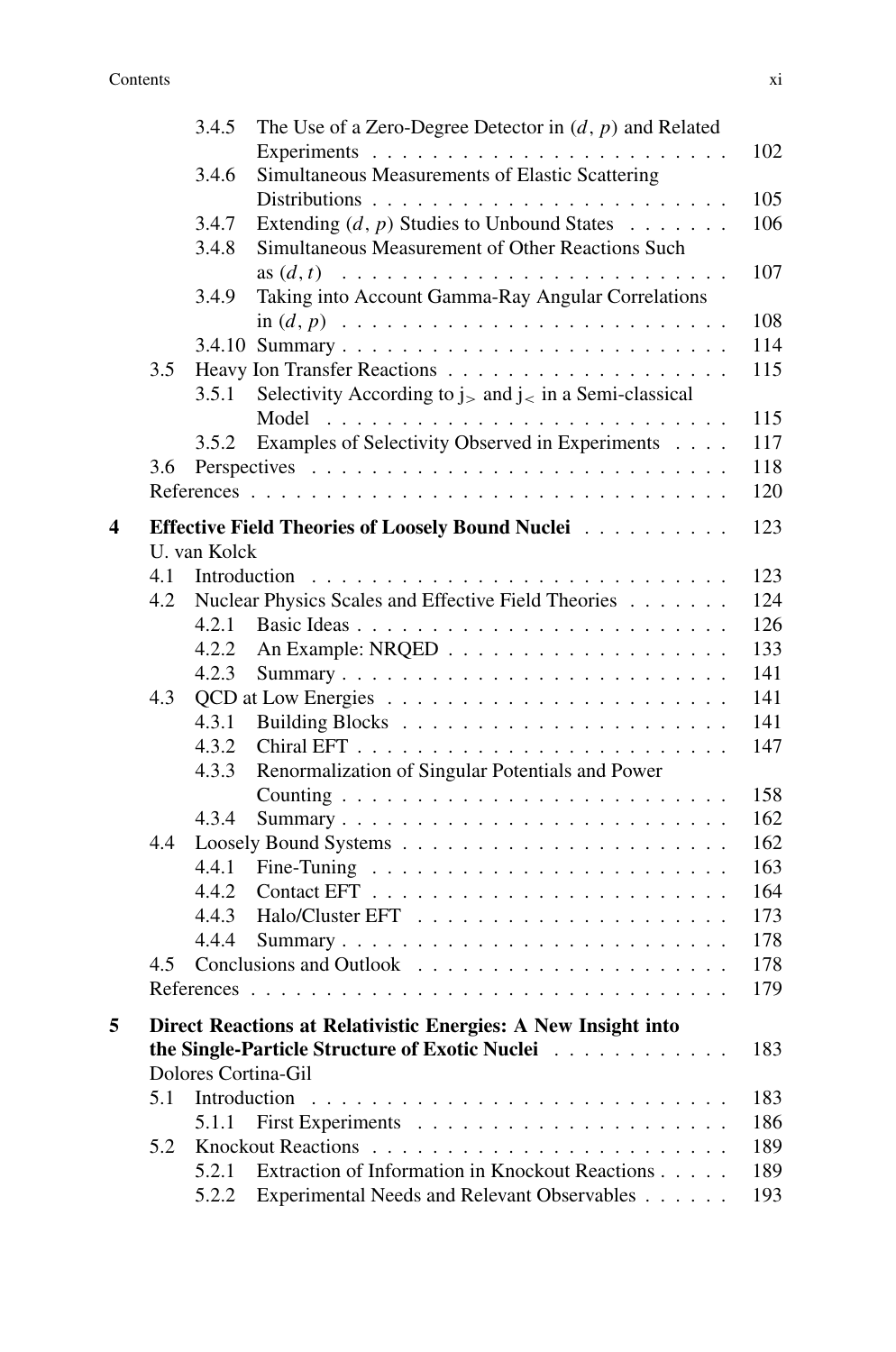|   |     | 5.2.3        | Results of Knockout Measurements                                      | 201 |  |
|---|-----|--------------|-----------------------------------------------------------------------|-----|--|
|   | 5.3 |              | Quasi-Free Scattering Reactions with Rare Isotope Beams               | 220 |  |
|   |     | 5.3.1        | Status of the QFS Program with Exotic Rare Isotopes                   |     |  |
|   |     |              |                                                                       | 222 |  |
|   | 5.4 |              |                                                                       | 226 |  |
|   |     |              |                                                                       | 227 |  |
| 6 |     |              | <b>Nuclear Charge Radii of Light Elements and Recent Developments</b> |     |  |
|   |     |              |                                                                       | 233 |  |
|   |     |              | Wilfried Nörtershäuser and Christopher Geppert                        |     |  |
|   | 6.1 |              |                                                                       | 233 |  |
|   | 6.2 |              | Atomic Theory: Isotope Shift and Charge Radii                         | 234 |  |
|   |     | 6.2.1        |                                                                       | 235 |  |
|   |     | 6.2.2        |                                                                       | 236 |  |
|   |     | 6.2.3        | Evaluation of Mass Shift and Field Shift Constants                    | 239 |  |
|   | 6.3 |              | Nuclear Theory: Charge Radii Variations Along Isotopic Chains.        | 248 |  |
|   |     | 6.3.1        |                                                                       | 248 |  |
|   |     | 6.3.2        |                                                                       | 249 |  |
|   |     | 6.3.3        | Clustering and Halos in Light Nuclei                                  | 251 |  |
|   | 6.4 |              | Measuring Charge Radii of Halo Isotopes                               | 254 |  |
|   |     | 6.4.1        | The Challenge of Halo Nuclei                                          | 254 |  |
|   |     | 6.4.2        | Helium: Spectroscopy on Cold and Trapped Atoms                        | 255 |  |
|   |     | 6.4.3        | Lithium: Doppler-Free Two-Photon Spectroscopy                         |     |  |
|   |     |              |                                                                       | 259 |  |
|   |     | 6.4.4        | Beryllium and Neon: High-Accuracy Measurements                        |     |  |
|   |     |              |                                                                       | 264 |  |
|   | 6.5 |              | Further Developments in Collinear Laser Spectroscopy                  | 272 |  |
|   |     | 6.5.1        | Isotope Shift Determinations Using $\beta$ -Asymmetry                 |     |  |
|   |     |              |                                                                       | 272 |  |
|   |     | 6.5.2        | Photon-Ion Coincidence Detection                                      | 275 |  |
|   | 6.6 |              | Towards the Limits: Improving Sensitivity with Cooled                 |     |  |
|   |     |              | and Bunched Ion Beams                                                 | 276 |  |
|   |     | 6.6.1        | Principle of a Radio-Frequency Quadrupole                             | 276 |  |
|   |     | 6.6.2        | Applications of Ion Bunchers in CLS                                   | 278 |  |
|   |     | 6.6.3        | Optical Pumping in the Cooler and Buncher                             | 282 |  |
|   | 6.7 |              |                                                                       | 285 |  |
|   | 6.8 |              |                                                                       | 287 |  |
|   |     |              |                                                                       | 288 |  |
| 7 |     |              | The Nuclear Energy Density Functional Formalism                       | 293 |  |
|   |     | T. Duguet    |                                                                       |     |  |
|   | 7.1 | Introduction |                                                                       | 293 |  |
|   |     | 7.1.1        |                                                                       | 293 |  |
|   |     | 7.1.2        | Nuclear Structure Theory                                              | 295 |  |
|   |     | 7.1.3        | Goal of the Present Lecture Notes                                     | 299 |  |
|   | 7.2 |              |                                                                       | 300 |  |